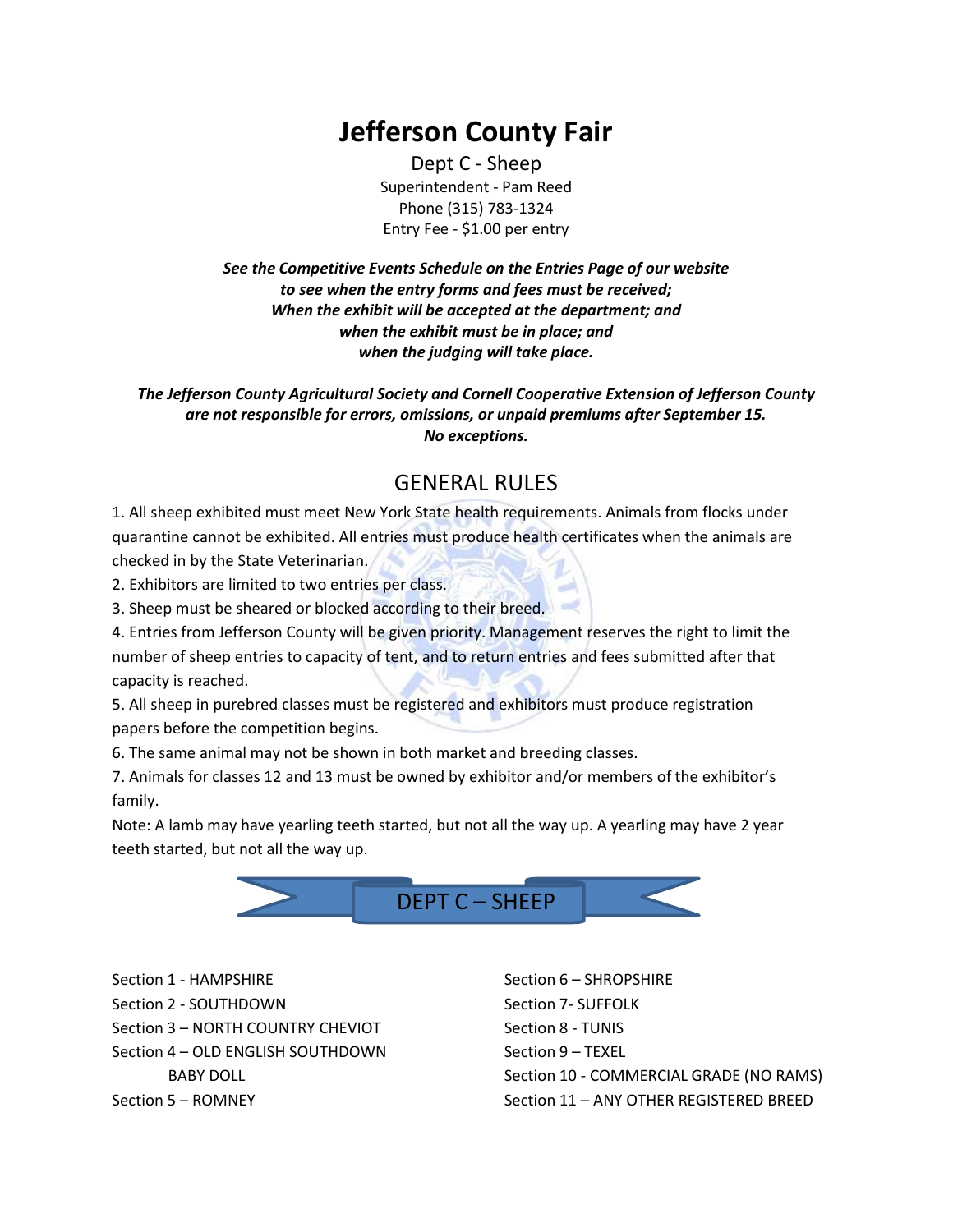| Class                                                         | 1 <sup>st</sup>                 | 2 <sup>nd</sup> | 3rd                             |  |
|---------------------------------------------------------------|---------------------------------|-----------------|---------------------------------|--|
| 1. Jr. ram lamb, born on or after 1/1/22                      | \$14                            | \$12            | \$9                             |  |
| Sr. ram lamb, born 9/1/21 -12/31/21<br>2.                     | \$14                            | \$12            | \$9                             |  |
| 3. Ram, 1 yr but under 2 years                                | \$14                            | \$12            | \$9                             |  |
| 4. Ram, 2 yrs & older41                                       | \$14                            | \$12            | \$9                             |  |
| Champion Ram<br>5.                                            |                                 |                 | ROSETTE & entered in Section 14 |  |
| 6. Reserve champion RAM                                       | <b>ROSETTE</b>                  |                 |                                 |  |
| 7. Jr. Ewe lamb, born on or after 2/15/22                     | \$14                            | \$12            | \$9                             |  |
| Intermediate Ewe Lamb, born 1/1/22 - 2/15/22<br>8.            | \$14                            | \$12            | \$9                             |  |
| 9. Sr. ewe lamb, born 9/1/21-12/31/21                         | \$14                            | \$12            | \$9                             |  |
| 10. Ewe, 1 yr but under 2 years                               | \$14                            | \$12            | \$9                             |  |
| 11. Ewe, 2 yrs & older                                        | \$14                            | \$12            | \$9                             |  |
| 12. Purebred Farm Flock - consists of a Ram of any age, a Ewe |                                 |                 |                                 |  |
| Lamb, and 2 Ewes of any age                                   | \$16                            | \$12            | \$9                             |  |
| 13. Pen of 3 purebred lambs                                   | \$16                            | \$12            | \$9                             |  |
| 14. Pair of purebred ewe lambs                                | \$16                            | \$12            | \$9                             |  |
| 15. Mixed pair of purebred lambs                              | \$16                            | \$12            | \$9                             |  |
| 16. Pair of purebred yearlings                                | \$16                            | \$12            | \$9                             |  |
| 17. Ewe with Lamb(s) born after 6/1/22                        | \$16                            | \$12            | \$9                             |  |
| 18. Champion Ewe                                              | ROSETTE & entered in Section 14 |                 |                                 |  |
| 19. Reserve champion Ewe                                      | <b>ROSETTE</b>                  |                 |                                 |  |
|                                                               |                                 |                 |                                 |  |
|                                                               |                                 |                 |                                 |  |

### SECTION 14 - GRAND CHAMPIONS

| 1. Grand Champion Ram of All Breeds | <b>TROPHY &amp; ROSETTE</b> |
|-------------------------------------|-----------------------------|

- 2. Grand Champion Ewe of All Breeds TROPHY & ROSETTE
- 3. Reserve Grand Champion Ram ROSETTE
- 4. Reserve Grand Champion Ewe **ROSETTE**
- 5. Grand Champion FLOCK OF ALL BREEDS TROPHY & ROSETTE
- 6. RESERVE GRAND CHAMPION FLOCK ROSETTE
- 7. Premier exhibitor of all breeds BANNER

### SECTION 15 - MARKET LAMBS

| <b>Class</b>                            |             | 1st 2nd 3rd      |      |
|-----------------------------------------|-------------|------------------|------|
| 1. Light weight market lamb 85-105#     |             | $$14$ $$12$ $$9$ |      |
| 2. Medium weight market lamb 106-120#   | $$14$ $$12$ |                  | - S9 |
| 3. Heavy weight market Lamb 121# - 150# |             | $$14$ $$12$ $$9$ |      |

(Based on the number of entries, these classes may